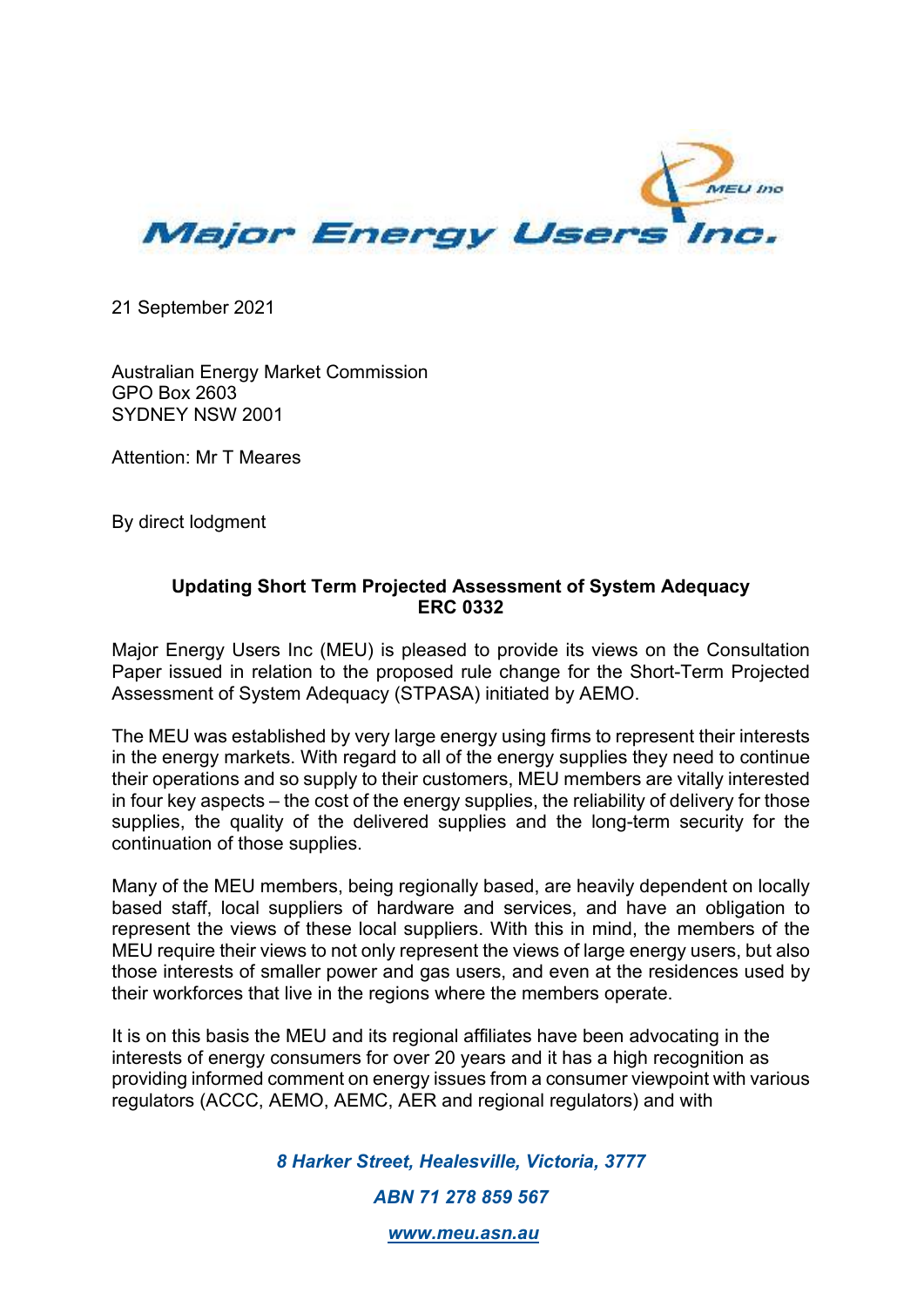governments.

While supportive of some aspects of the proposed rule change, the MEU points out that it was involved in the forums implemented by AEMO as it progressed this rule change and was concerned that a number of constructive criticisms made by stakeholders were effectively disregarded by AEMO and its consultants during these forums. The rule change proposal seems to have ignored many of the suggestions made, effectively only reflecting the "inform" level of consultation under the IAP2 framework, rather than actual consultation.

Specifically, the MEU is very concerned that there is a strong trend within AEMO (and state and federal governments)<sup>1</sup> to move to an electricity market that puts a 100 percent reliability of wholesale supply as the determining factor in operating the market, rather than the acceptance implicit in the Reliability Standard that there will be times when the cost of wholesale supply reliability is too great and that a small amount of unserved energy provides an overall more efficient outcome. The proposed rule change submitted by AEMO continues this trend and in doing so exposes consumers to increased costs.

The MEU is concerned that AEMO has not made the case for change, recognising that a case for change needs to exceed a high bar because the benefits of change have to surpass the costs of change, not only those incurred by AEMO, but all other stakeholders, and to ensure the proposed change provides a clear net benefit to the consumers who ultimately incur the costs, both directly and from negative outcomes from the change.

In this regard, the MEU is not convinced that moving to a principles-based framework for the assessment of reliability in the STPASA timeframe is preferable to a prescriptive rules-based framework, noting that, in our view, the flexibility inherent in a principles-based approach could result in AEMO unnecessary triggering the Reliability and Reserve Trader (RERT), leading to considerable but unnecessary costs to consumers and increased uncertainty for market participants.

While the MEU accepts that under the proposed rule AEMO would undertake consultation in the development of its new rules for STPASA, there is no guarantee that this process would necessarily deliver changes more preferable to the current rules-based approach. As indicated above, the MEU was active in the AEMO forums considering the STPASA changes and was quite concerned that the process and conclusions reached by AEMO, and its consultants, tended to ignore the constructive comments and criticisms raised in the forums by well-informed stakeholders with considerable experience of operating in the NEM. This raises a concern that AEMO

<sup>1</sup> The MEU notes that AEMO and governments have a bias to ensuring there are no shortages of wholesale supply arising from reputational concerns rather than balancing between costs and reliability of supply, implying that independent analysis of this critical issue is essential. This was exemplified by the unilateral decision to impose the Interim Reliability Measure of 0.0006% without any stakeholder consultation.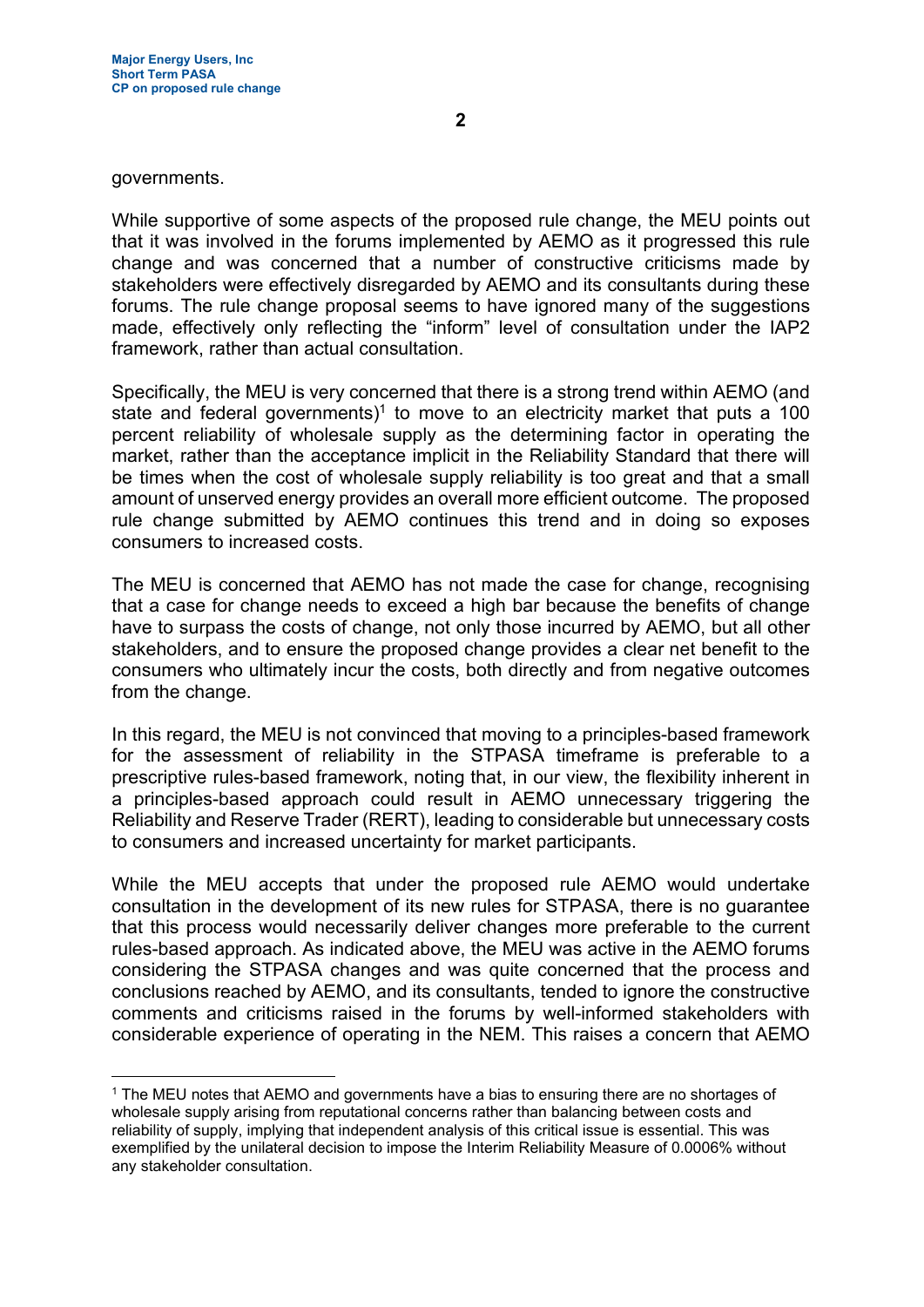might continue with this observed approach in the initial development of AEMO's STPASA process document prepared under a principles-based approach and in any subsequent changes that AEMO might seek at a later stage.

The MEU considers that AEMO is not necessarily a disinterested party in the issue of STPASA (see observation above and note 1). Having a prescriptive approach to the STPASA rules (as currently exists) would require deeper analysis by an independent party (such as AEMC using the rule change process) to implement any change to setting STPASA input assumptions and outputs. Referencing the point in the paragraph above, under a principles-based approach AEMO could ensure that its changes led to unnecessary increases in wholesale market reliability despite consumer and other stakeholder views to the contrary. The existing approach of a rules-based framework requires much deeper investigation of the cost versus reliability trade off under the auspices of the independent AEMC.

The MEU notes the AEMC observation that a principles-based approach is preferred when there are continual changes in the market, but the MEU points out that the inputs used for development of the STPASA are not affected by the mix of generation or demand response, and so do not need to reflect the changes in technology now being seen in the market. Further, the MEU does not consider that this observation about continual change applies where there are already other tools within the AEMO toolbox to address the changes facing the NEM<sup>2</sup>. While the MEU accepts there will be further change in the NEM, much of this change is already observable so the MEU does not consider increased flexibility for AEMO through a principles-based approach for STPASA is so necessary as to obviate the need for the stability inherent in a rulesbased framework or that a principles-based framework will better manage the risks (and therefore costs) faced by consumers and other stakeholders.

The MEU notes that the current approach used by AEMO for its development of STPASA excludes the impact of demand response and the MEU considers that a refinement of the current rules-based approach should require AEMO to include this element in its forecasting inputs whether this be from formal commitments (via WDRM) or informally through observed demand reductions seen in response to price movements.

The MEU was impressed by the ERM (now Shell Energy) observations made during the STPASA forums and supported the points made by ERM at that time. The MEU assumes that any ERM/Shell Energy submission on this issue would reiterate those critical issues raised at the forums and so therefore the points raised in the ERM/Shell submission get support from the MEU.

In conclusion, the MEU is not convinced that a move to a principles-based framework for STPASA is necessary nor has it been demonstrated to better provide for the long-

 $^{\rm 2}$  The changes to the reserve levels declaration guidelines (Clause 4.8.4A) which introduced the forecasting uncertainty measure (FUM) is but one example of additional tools available to AEMO to allow for uncertainty in its STPASA inputs.